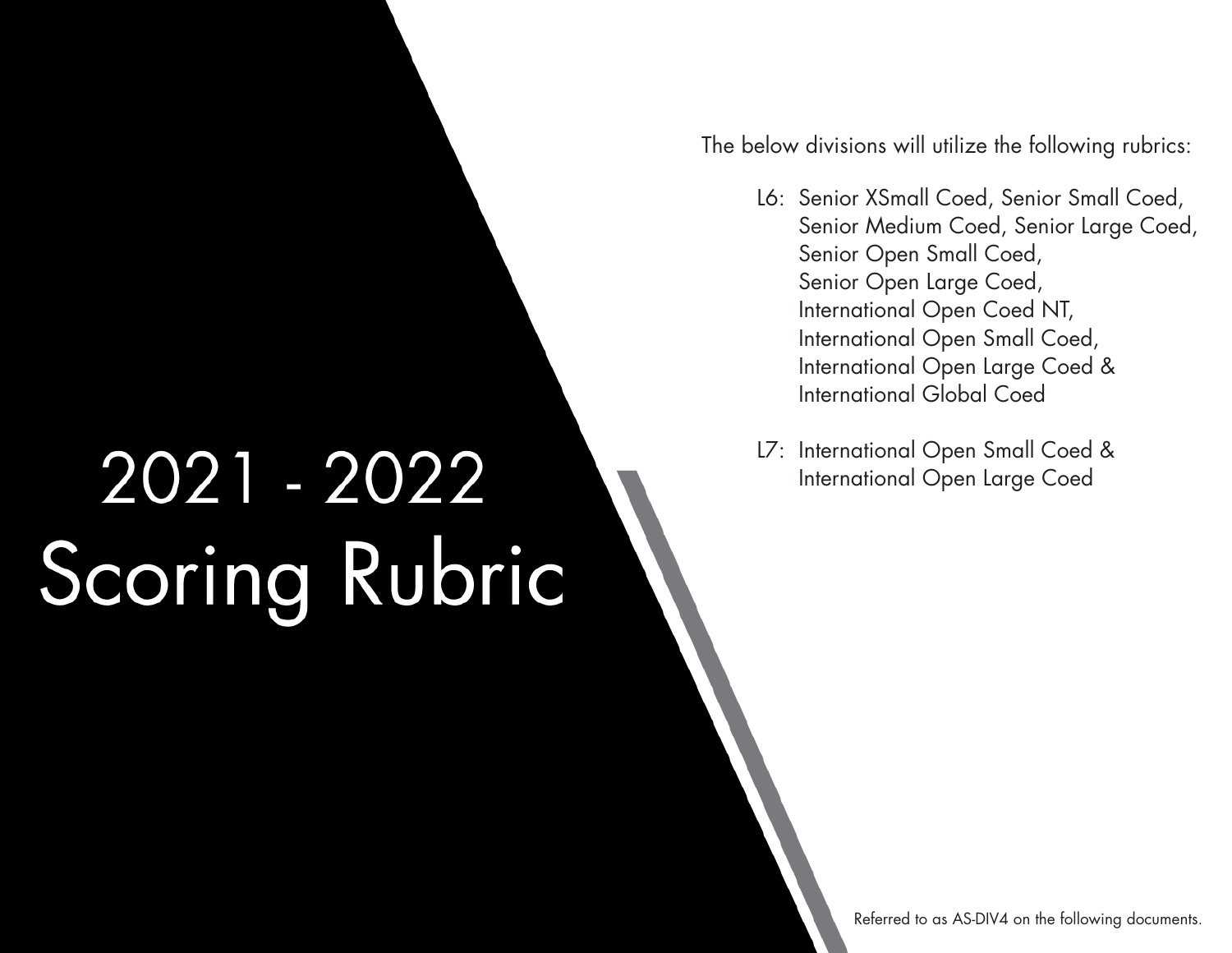# **2021 - 2022 ALL STAR SCORING SYSTEM - BUILDING LEVEL 6 & 7 WORLDS - COED**

#### STUNT DIFFICULTY

*STUNT SKILLS WILL ONLY RECEIVE FULL CREDIT IF THEY SHOW CONTROL THROUGH THE POP OR TRANSITION TO ANOTHER SKILL.*

|             |             | 2.0 - 2.5   BELOW Skills performed do not meet Low range requirement                                          |
|-------------|-------------|---------------------------------------------------------------------------------------------------------------|
| $2.5 - 3.0$ | LOW         | 4 different level appropriate skills performed by Most of the team, 2<br>of which are Elite level appropriate |
| $3.0 - 3.5$ | <b>MID</b>  | 4 different level appropriate skills performed by Most of the team, 3 of<br>which are Elite level appropriate |
| $3.5 - 4.0$ | <b>HIGH</b> | 4 different Elite level appropriate skills performed by Most of the<br>team                                   |

### **ADDITIONAL INFORMATION**

For Level 7 Stunts: All Level 6 & 7 level appropriate skills will be considered Level Appropriate for scoring purposes (at least 2 different Level 7 skills are required to score in High range).

L6- All pyramid skills that are Level Appropriate in L5 will be given Level Appropriate credit.

Skills that are not required to be synchronized may be cumulative to meet a difficulty requirement.

BODY POSITIONS  $\epsilon$  and not considered body positions.

| Consider the considered body positions.                                       |  |
|-------------------------------------------------------------------------------|--|
| • Body positions include: Stretch, bow and arrow, arabesque, scale, scorpion. |  |

### DIFFICULTY DRIVERS

• Degree of difficulty

• Percent of team participation (Maximizing stunt groups based on the number of athletes)

- This includes single based coed style stunts • Combination of skills (level and non-level appropriate)
- Pace of skills performed

## COED QUANTITY - LEVEL 6 & 7 SENIOR/INTERNATIONAL WORLDS TEAMS

*BASED ON A GROUP OF 3, RIPPLED OR SYNCHRONIZED IN SAME SECTION WITHOUT RECYCLING ATHLETES. STUNTS MUST BE HELD FOR 4 COUNTS.*

Coed Style **ASSISTED** - A coed stunt becomes assisted if at any point the spotter touches the base and/or top person, including the dip for the dismount. This does not include assisting with the catch of the dismount.

Coed Style **UNASSISTED** - Top person and base perform without any assistance, including the dip for the dismount. Assistancing with the catch of the dismount is allowed.

| $\Omega$ | A zero is assessed when a team:<br>- Doesn't adhere to Coed Style.                                                                                             |                                                                                                                                                                                                         |  |  |
|----------|----------------------------------------------------------------------------------------------------------------------------------------------------------------|---------------------------------------------------------------------------------------------------------------------------------------------------------------------------------------------------------|--|--|
| 0.5      | Doesn't put up the required number of stunts                                                                                                                   |                                                                                                                                                                                                         |  |  |
| 1.0      | Skills that do not meet the 1.2 requirement and/or are not held<br>for 4 counts                                                                                | N/A                                                                                                                                                                                                     |  |  |
| 1.2      | Walk-in Extended Double Leg Stunt<br><b>Toss Extended Double Leg Stunt</b>                                                                                     | Skills that do not meet the 1.4 requirement and/or are not held<br>for 4 counts                                                                                                                         |  |  |
| 1.4      | Walk-in Hands press Extended Single Leg Stunt<br>Toss Hands press Extended Single Leg Stunt                                                                    | Walk-in Extended Double Leg Stunt<br><b>Toss Extended Double Leg Stunt</b>                                                                                                                              |  |  |
| 1.6      | <b>Toss Extended Single Leg Stunt</b><br>Walk-in Extended Single Leg Stunt                                                                                     | Walk-in Hands press Extended Single Leg Stunt<br>Toss Hands press Extended Single Leg Stunt                                                                                                             |  |  |
| 1.8      | Toss Extended Single Arm Stunt<br>Toss Full up to Extended Stunt<br>Toss Front Handspring 1/2 up to Extended stunt<br>Rewind to Extended Stunt (L6/7 Int Only) | Walk-in Extended Single Leg Stunt                                                                                                                                                                       |  |  |
| 2.0      | N/A                                                                                                                                                            | <b>Toss Extended Single Leg Stunt</b><br>Toss Extended Single Arm Stunt<br>Toss Full up to Extended Stunt<br>Toss Front Handspring 1/2 up to Extended Stunt<br>Rewind to Extended Stunt (L6/7 Int Only) |  |  |

### BUILDING QUANTITY CHART

| # OF            | NUMBER OF GROUPS |      |  |  |  |
|-----------------|------------------|------|--|--|--|
| <b>ATHLETES</b> | <b>MAJORITY</b>  | MOST |  |  |  |
| $5 - 11$        |                  |      |  |  |  |
| $12 - 15$       |                  | 2    |  |  |  |
| $16 - 19$       | $\overline{2}$   | З    |  |  |  |
| $20 - 23$       | 3                |      |  |  |  |
| $24 - 30$       |                  | ᄃ    |  |  |  |
| $31 - 38$       | г,               |      |  |  |  |

### COED QUANTITY CHART # OF MALES ON # OF STUNTS  $1 - 3$  1  $4 - 5$  | 2  $6 - 7$   $3$  $8 - 9$  4

10 - 11 5  $12 - 13$  6  $14 - 19$  7

### PYRAMID DIFFICULTY

|             |             | 2.0 - 2.5   BELOW   Skills performed do not meet Low range requirement                 |
|-------------|-------------|----------------------------------------------------------------------------------------|
| $2.5 - 3.0$ | LOW         | 2 different level appropriate skills and 2 structures performed by<br>Most of the team |
| $3.0 - 3.5$ | <b>MID</b>  | 3 different level appropriate skills and 2 structures performed by<br>Most of the team |
| $3.5 - 4.0$ | <b>HIGH</b> | 4 different level appropriate skills and 2 structures performed by<br>Most of the team |

| <b>TOSS DIFFICULTY</b> |                                                                                                       |  |  |  |
|------------------------|-------------------------------------------------------------------------------------------------------|--|--|--|
| 1.0                    | Less than a Majority of the team performs a toss                                                      |  |  |  |
| 1.5                    | Majority of the team performs a level appropriate toss                                                |  |  |  |
| 2.0                    | Majority of the team performs a level appropriate toss rippled or synchronized<br>in the same section |  |  |  |

Same Section - Single portion of the routine where skills from a skill set (Stunts, Pyramids, Tosses, Standing Tumbling, Running Tumbling, Jumps) are performed.

## COED STYLE

• Based on a group of 3, Consisting of a Base, Top Person and Spotter.

- The same entry and skill must be used by all groups. If there is a mixture of stunts that are performed, credit will be given to the skill that has the lesser point value. • Entry must be a Toss or Walk-In.
- Toss Top person starts with both feet on performing surface. Base starts with hands on Top Persons' waist.
- Walk-In Top person and Base start facing each other with one-foot loaded in.
- Base must be directly under the stunt.
- Base and Spotter may not be chest to chest.

## TO RECEIVE COED CREDIT

- Only skills listed on the coed requirement grid will count for Coed Quantity.
- 7cYXGh bhqthUhVYVdaYUdnflUa DXkthbchfYWTjYVdYXVfYXTh
- Rippled or synchronized in the same section without recycling athletes.
- Stunts must be held for 4 counts. These counts will start once the stunt hits the intended level.
- Ex. Toss hands: counts begin when the stunt stops at prep level
- Ex. Toss hands press extension: counts begin when the stunt stops at extended level
- Coed stunts must dismount /pop off to the performance surface to receive full Coed Quantity credit.

12.21.21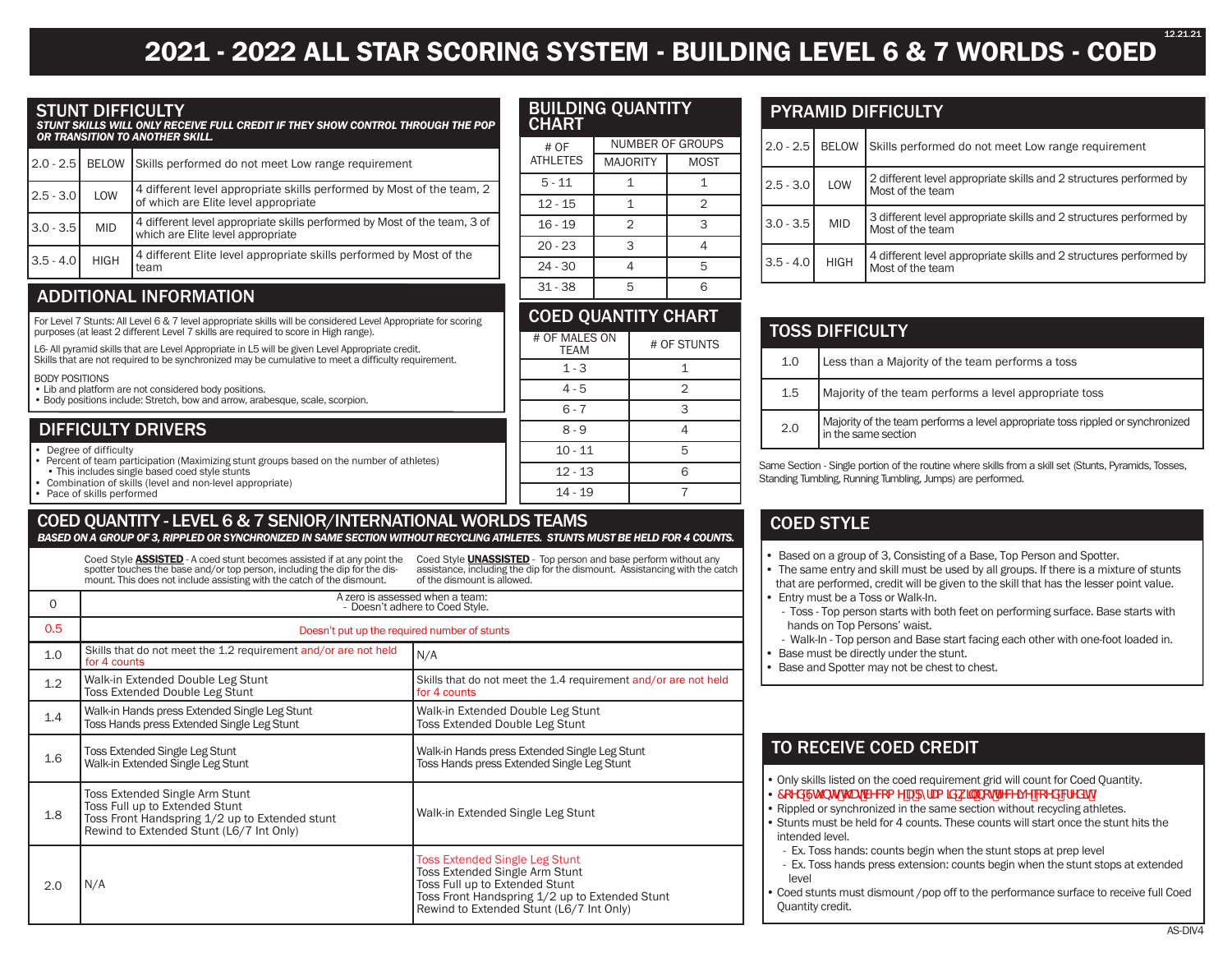# **2021 - 2022 ALL STAR SCORING SYSTEM - TUMBLING LEVEL 6 & 7 WORLDS**

| <b>JUMP DIFFICULTY</b><br>JUMPS MUST USE A WHIP APPROACH TO BE CONSIDERED CONNECTED.<br>WHIP APPROACH- CONTINUOUS MOVEMENT THROUGH SWING, CONNECTING 2 OR MORE JUMPS. |                                                                                                                                                                     |                                                                                                                                  | TUMBLING/JUMP<br><b>QUANTITY CHART</b> |                                                                                      |                                                           | <b>DIFFICULTY DRIVERS</b>                                                                                                                                                                                                                                                                           |
|-----------------------------------------------------------------------------------------------------------------------------------------------------------------------|---------------------------------------------------------------------------------------------------------------------------------------------------------------------|----------------------------------------------------------------------------------------------------------------------------------|----------------------------------------|--------------------------------------------------------------------------------------|-----------------------------------------------------------|-----------------------------------------------------------------------------------------------------------------------------------------------------------------------------------------------------------------------------------------------------------------------------------------------------|
| 0.5                                                                                                                                                                   |                                                                                                                                                                     | Skills performed do not meet 1.0 requirement                                                                                     | # OF<br><b>ATHLETES</b><br>$5 - 9$     | <b>MAJORITY</b><br>4                                                                 | <b>MOST</b><br>5                                          | • Degree of difficulty<br>• Percent of team participation<br>• Combination of skills                                                                                                                                                                                                                |
| 1.0                                                                                                                                                                   | Most of the team performs 1 advanced jump                                                                                                                           |                                                                                                                                  |                                        | 6                                                                                    | $\overline{7}$                                            | • Synchronization of passes<br>• Variety of passes                                                                                                                                                                                                                                                  |
| 1.5                                                                                                                                                                   | variety.                                                                                                                                                            | Most of the team performs 2 connected advanced jumps. Must be synchronized and include a                                         | $16 - 19$<br>$20 - 25$                 | 8<br>10                                                                              | 9<br>13                                                   |                                                                                                                                                                                                                                                                                                     |
| 2.0                                                                                                                                                                   | Most of the team performs 3 connected advanced jumps or 2 connected advanced jumps, plus 1<br>additional advanced jump. Must be synchronized and include a variety. |                                                                                                                                  |                                        | 14<br>15                                                                             | 16<br>18                                                  | <b>JUMPS</b>                                                                                                                                                                                                                                                                                        |
|                                                                                                                                                                       |                                                                                                                                                                     | <b>STANDING TUMBLING DIFFICULTY</b><br>SAME SECTION - SINGLE PORTION OF THE ROUTINE WHERE SKILLS FROM A SKILL SET ARE PERFORMED. |                                        |                                                                                      |                                                           | Variety - at least 2 different jumps. Performing the same jump with<br>different legs doesn't constitute as variety. (i.e. left/right hurdler).<br>Jump skills must land on feet to be considered level appropriate and<br>receive difficulty credit (i.e. jumps that land on knee(s) or seat, etc. |
| $2.0 - 2.5$<br>$2.5 - 3.0$                                                                                                                                            | Skills performed do not meet Low range requirement<br><b>BELOW</b><br>LOW<br>Most of the team performs a level appropriate pass                                     |                                                                                                                                  |                                        |                                                                                      | would not count).<br>Basic Jumps: Spread Eagle, Tuck Jump |                                                                                                                                                                                                                                                                                                     |
| $3.0 - 3.5$                                                                                                                                                           | <b>MID</b><br>Majority of the team performs an Elite level appropriate pass                                                                                         |                                                                                                                                  |                                        | Advanced Jumps: Pike, Right/Left Hurdlers (front or side), Toe Touch,<br>Double Nine |                                                           |                                                                                                                                                                                                                                                                                                     |
| $3.5 - 4.0$                                                                                                                                                           | <b>HIGH</b><br>Most of the team performs an Elite level appropriate pass in the same section                                                                        |                                                                                                                                  |                                        |                                                                                      |                                                           |                                                                                                                                                                                                                                                                                                     |
|                                                                                                                                                                       |                                                                                                                                                                     | <b>RUNNING TUMBLING DIFFICULTY</b>                                                                                               |                                        |                                                                                      |                                                           | <b>ADDITIONAL INFORMATION</b>                                                                                                                                                                                                                                                                       |

| $2.0 - 2.5$ | <b>BELOW</b> | Skills performed do not meet Low range requirement            |
|-------------|--------------|---------------------------------------------------------------|
| $2.5 - 3.0$ | LOW          | Majority of the team performs a level appropriate pass        |
| $3.0 - 3.5$ | <b>MID</b>   | Most of the team performs a level appropriate pass            |
| $3.5 - 4.0$ | <b>HIGH</b>  | Majority of the team performs an Elite level appropriate pass |

#### • Tumbling passes must land on feet to be considered level appropriate and receive difficulty credit (i.e. jump 3/4 front flip to seat, back handsprings which lands in a prone position, etc. would not count).

- Jumps within a pass will not break up the pass (i.e. Toe Touch BHS Toe Touch BHS Full is 1 pass).
- T-Jumps are not considered a jump and will break up a pass into two separate passes.
- L6 & L7- Standing Tumbling skills ending in a layout that are LEGAL in L5 will not receive level appropriate credit (i.e. BHS-BHS-Layout).

12.1.21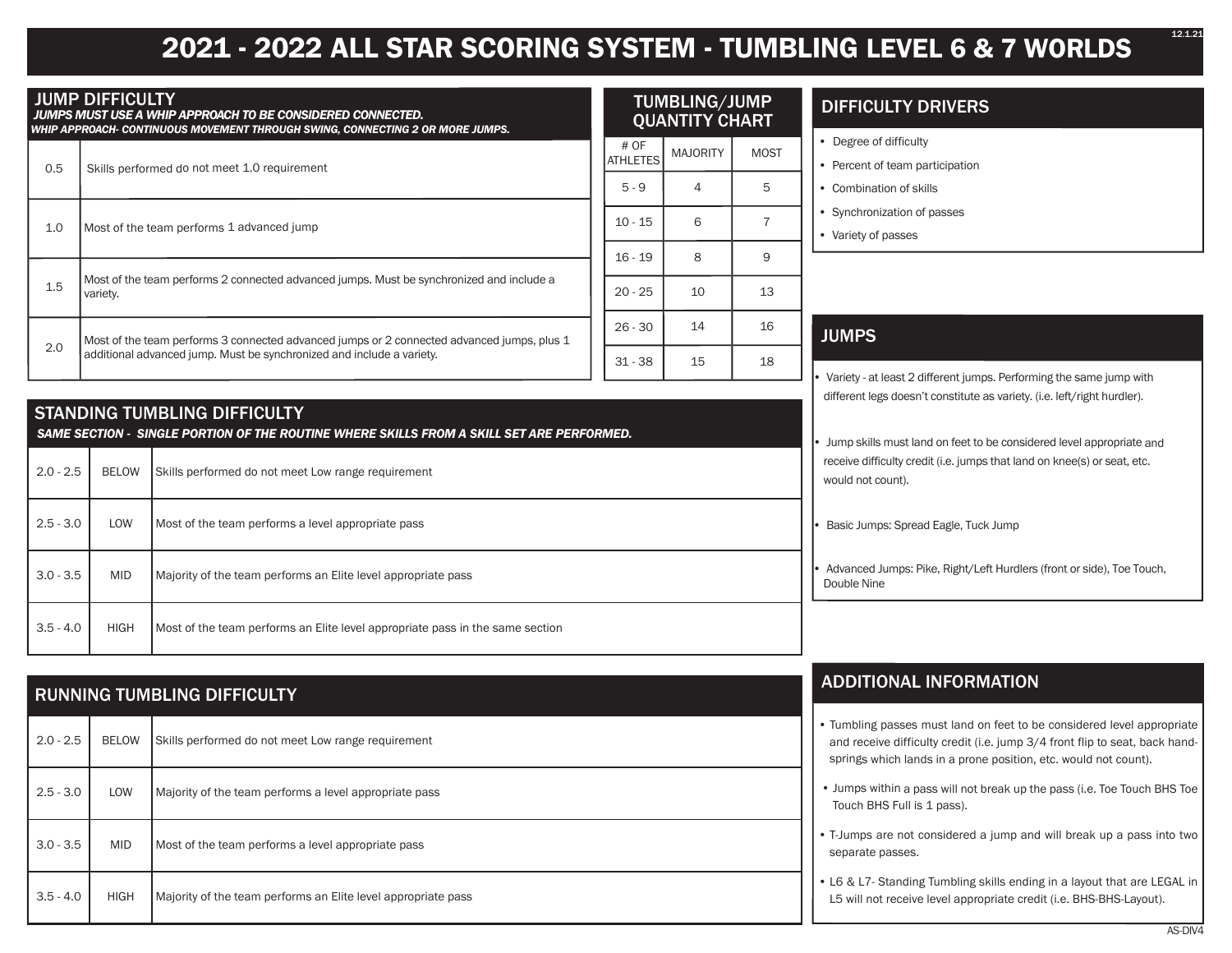# **2021 - 2022 ALL STAR SCORING SYSTEM - OVERALL**

| <b>STUNT CREATIVITY</b> |                                                                                                                                                                              |  | <b>PYRAMID CREATIVITY</b> |                                                                                                                                                                                |  |
|-------------------------|------------------------------------------------------------------------------------------------------------------------------------------------------------------------------|--|---------------------------|--------------------------------------------------------------------------------------------------------------------------------------------------------------------------------|--|
| $0.5 - 1.0$             | Stunt skills incorporate visual, unique or innovative ideas.<br>This includes level and non-level appropriate skills.<br>This may include: Entries • Transitions • Dismounts |  | $0.5 - 1.0$               | Pyramid skills incorporate visual, unique or innovative ideas.<br>This includes level and non-level appropriate skills.<br>This may include: Entries • Transitions • Dismounts |  |

| <b>ROUTINE COMPOSITION</b> |                                                                                                                                       |  |  |
|----------------------------|---------------------------------------------------------------------------------------------------------------------------------------|--|--|
|                            | A team's ability to demonstrate the following throughout the routine:                                                                 |  |  |
| $1.0 - 2.0$                | <b>Precise spacing • Formations • Transitions</b>                                                                                     |  |  |
|                            | This also includes innovative, visual and intricate ideas, as well as, any additional skills performed to enhance the overall appeal. |  |  |

| <b>DANCE</b> |                                                                                                          |                                                                                                                     |  |  |
|--------------|----------------------------------------------------------------------------------------------------------|---------------------------------------------------------------------------------------------------------------------|--|--|
| $1.0 - 2.0$  | A team's ability to demonstrate a high level of energy and<br>entertainment value which may incorporate: | DIFFICULTY:<br>Visual elements • Variety of levels • Formation changes • Footwork • Floorwork • Partner work • Pace |  |  |
|              |                                                                                                          | <b>EXECUTION:</b><br>Technique • Perfection • Motion Strength/Placement • Synchronization                           |  |  |

| <b>OVERALL IMPRESSION</b> |                                                                                                                                                                                                                                                                                                                   |  |
|---------------------------|-------------------------------------------------------------------------------------------------------------------------------------------------------------------------------------------------------------------------------------------------------------------------------------------------------------------|--|
| $1.0 - 2.0$               | The judging panel's overall impression of the entire performance encompassing all category areas and including energy, genuine enthusiasm, showmanship, and eye<br>contact. Facial expression will not be considered when scoring this category and teams that wear masks while performing will not be penalized. |  |
|                           | *Overall Impression will include and take into consideration appropriate athletic impression throughout the routine.                                                                                                                                                                                              |  |

12.1.21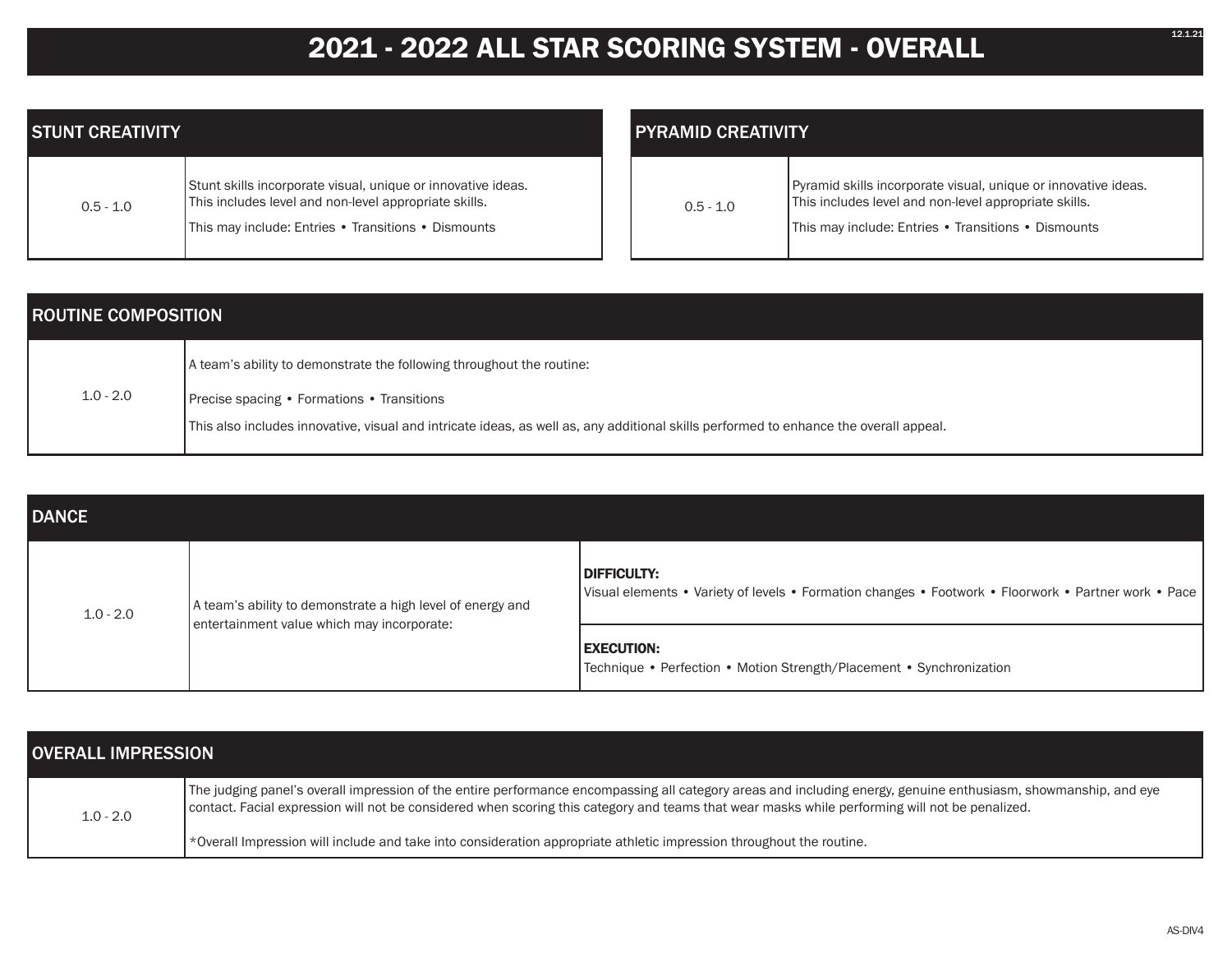## **2021 - 2022 ALL STAR SCORING SYSTEM - EXECUTION**

### EXECUTION - STUNT/PYRAMID & STANDING/RUNNING TUMBLING

Athletes are expected to demonstrate excellent technique when performing each skill. A team's execution will be determined by all athletes performing the skill.

- Scores will start at a 4.0 and may be reduced by .1, .2 or .3 based on the lack of technical execution of each driver
- .1 Minor technique issues by the team, not just 1 athlete in Tumbling or 1 athlete in Stunts/Pyramid
	- .2 Multiple technique issues by the team
- .3 Widespread technique issues by the team
- No more than .3 will be taken off for a single driver.
- Stylistic differences will not factor into a teams' Execution score.

| <b>STUNT/PYRAMID DRIVERS</b><br>Each driver may include, but is not limited to, the below examples:                           |                                                                                                          |  |
|-------------------------------------------------------------------------------------------------------------------------------|----------------------------------------------------------------------------------------------------------|--|
| <b>Top Person</b>                                                                                                             | • Body control<br>• Uniform flexibility<br>• Motion placement<br>• Legs straight/locked and toes pointed |  |
| • Stability of the stunt<br>• Solid stance<br><b>Bases/Spotters</b><br>• Positioned shoulder width apart<br>• Feet stationary |                                                                                                          |  |
| <b>Transitions</b>                                                                                                            | • Entries<br>• Dismounts<br>• Speed/control/flow from skill to skill                                     |  |
| Synchronization*                                                                                                              | $\cdot$ Timing                                                                                           |  |

\*Teams that do not perform at least 1 level appropriate skill/transition by 2 or more groups in Stunts and Pyramids will automatically receive .3 off for Synchronization.

## STANDING/RUNNING TUMBLING DRIVERS

4.0

| Each driver may include, but is not limited to, the below examples: |                                                                                                                                               |
|---------------------------------------------------------------------|-----------------------------------------------------------------------------------------------------------------------------------------------|
| <b>Approach</b>                                                     | • Arm placement into a pass/skill<br>• Swing/prep<br>• Chest placement<br>• Flow from skill to skill in a pass<br>• Connection of pass/skills |
| <b>Body Control</b>                                                 | • Head placement<br>• Arm/shoulder placement in skills<br>• Hips<br>• Leg placement in skills<br>• Pointed toes                               |
| Landings                                                            | • Controlled<br>• Legs/feet together<br>• Chest placement<br>• Finished pass/skill<br>• Incomplete twisting skills                            |
| Synchronization*                                                    | $\cdot$ Timing                                                                                                                                |

\*Teams that do not perform at least 1 level appropriate pass synchronized in a group will automatically receive .3 off for Synchronization.

## EXECUTION - TOSS & JUMPS

2.0

| Athletes are expected to demonstrate excellent technique when performing each<br>skill. A team's execution will be determined by all athletes performing the skill.                                                                          |
|----------------------------------------------------------------------------------------------------------------------------------------------------------------------------------------------------------------------------------------------|
| • Scores will start at a 2.0 and may be reduced by .1, .2 or .3 based on the lack of<br>technical execution of each driver<br>a set of the contract of the contract of the set of the set of the set of the set of the set of the set of the |

- .1 Minor technique issues by the team, not just 1 athlete in Jumps or 1 athlete in Tosses
	- .2 Multiple technique issues by the team • .3 – Widespread technique issues by the team
	- No more than .3 will be taken off for a single driver.
	-
	- Stylistic differences will not factor into a teams' Execution score.

#### TOSS DRIVERS *Each driver may include, but is not limited to, the below examples:* **Top Person** • Body control • Consistent execution of skill/trick • Legs straight/toes pointed • Arm placement **Bases/Spotters** • Using arms/legs to throw together • Solid stance • Timing • Arms up to catch high • Legs used to absorb catch • Group positioned no more than shoulder width apart • Controlled • Cradle **Height** • Relative to the size of the athletes performing the toss

Teams that only perform 1 toss will automatically receive .3 off for any driver that constitutes a reduction, regardless of the severity of the issue.

#### JUMP DRIVERS *Each driver may include, but is not limited to, the below examples:* **Arm Placement** • Approach • Consistent entry • Swing/prep • Arm position within jump(s) **Leg Placement** • Straight legs • Pointed toes • Hip placement/rotation • Hyperextension • Height • Legs/feet together • Chest placement • Landings **Synchronization** • Timing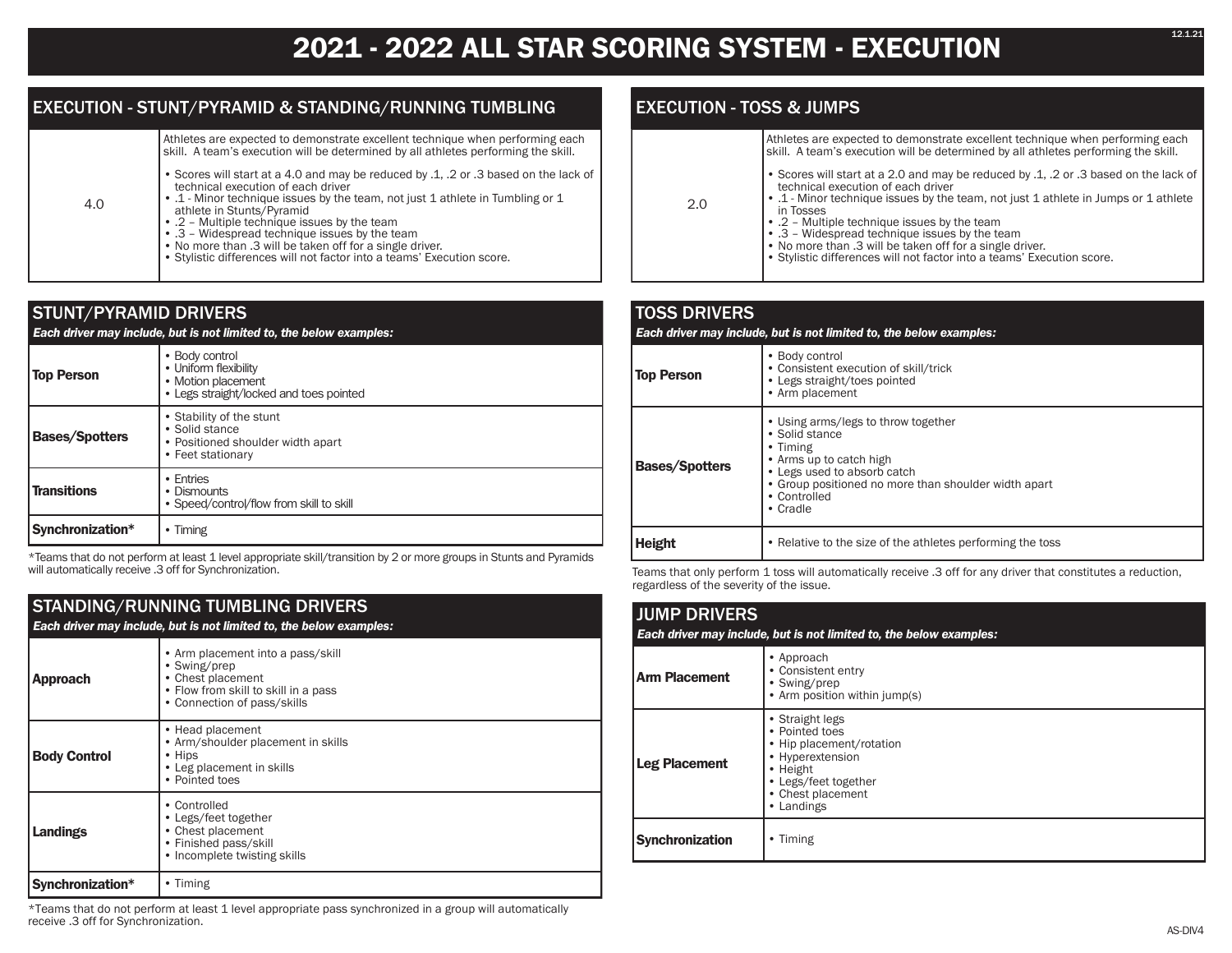# **2021 - 2022 ALL STAR SCORING SYSTEM - STUNTS**

| .                                                                                                                                                                                                                                  |                                                                                                                                                                                                                                                                                                                                                                                                                                                                                                               |                                                                                                                                                          |                                 |                                                                                                                                                                                                                                                                   |                                                                                                                                                                                                                                                                                       |
|------------------------------------------------------------------------------------------------------------------------------------------------------------------------------------------------------------------------------------|---------------------------------------------------------------------------------------------------------------------------------------------------------------------------------------------------------------------------------------------------------------------------------------------------------------------------------------------------------------------------------------------------------------------------------------------------------------------------------------------------------------|----------------------------------------------------------------------------------------------------------------------------------------------------------|---------------------------------|-------------------------------------------------------------------------------------------------------------------------------------------------------------------------------------------------------------------------------------------------------------------|---------------------------------------------------------------------------------------------------------------------------------------------------------------------------------------------------------------------------------------------------------------------------------------|
| <b>INVERSION STYLE</b>                                                                                                                                                                                                             | <b>RELEASE STYLE</b>                                                                                                                                                                                                                                                                                                                                                                                                                                                                                          | <b>TWISTING</b>                                                                                                                                          | <b>DISMOUNT STYLE</b>           | <b>COMBINATION SKILLS</b>                                                                                                                                                                                                                                         | <b>COED STYLE</b>                                                                                                                                                                                                                                                                     |
|                                                                                                                                                                                                                                    |                                                                                                                                                                                                                                                                                                                                                                                                                                                                                                               |                                                                                                                                                          | LEVEL APPROPRIATE               |                                                                                                                                                                                                                                                                   |                                                                                                                                                                                                                                                                                       |
| DOWNWARD INVERSION FROM EXTENDED<br><b>STUNT</b><br>DOWNWARD INVERSION FROM EXTENDED 1<br><b>LEG STUNT</b><br>RELEASED INVERSION FROM PREP LEVEL<br>OR ABOVE TO EXTENSION<br>RELEASED INVERSION FROM PREP LEVEL<br>OR ABOVE TO LIB | • % TURN SWITCH UP TO EXTENDED 1 LEG<br><b>STUNT</b><br>• TIC TOC LIB TO LIB (HIGH TO HIGH)<br>• TIC TOC LIB TO LIB (LOW TO HIGH)<br>• % TURN SWITCH UP TO EXTENDED 1 LEG<br><b>STUNT</b><br>• TIC TOC LIB TO BODY POSITION (HIGH TO<br>HIGH)<br>• TIC TOC LIB TO BODY POSITION (LOW TO HIGH)<br>• TWISTING HELICOPTER RELEASE MOVES<br>• SWITCH UP FULL TWIST TO EXTENDED 1 LEG<br><b>STUNT</b><br>• % TWISTING BALL UP TO EXTENDED BODY<br><b>POSITION</b><br>REWIND TO PREP LEVEL OR BELOW (INT 6<br>ONLY) | • FULL UP TO EXTENDED 1 LEG STUNT<br>• 1 1/4 - 1 3/4 UP TO EXTENDED STUNT<br>• 1 1/4 - 1 3/4 UP TO EXTENDED 1 LEG STUNT<br>• DOUBLE UP TO EXTENDED STUNT | • DOUBLE DOWN FROM 1 LEG STUNT  | $\cdot$ 1 $\frac{1}{2}$ - 2 TWIST TO PRONE<br>• ¼ - % TWISTING TIC TOC TO EXTENDED 1 LEG<br><b>STUNT</b><br>• FULL TWISTING TIC TOC TO EXTENDED 1 LEG<br>STUNT (LOW TO HIGH)<br>COMBINATION OF TWO OR MORE LEVEL APPRO-<br>PRIATE SKILLS PERFORMED SIMULTANEOUSLY | • COED STYLE TOSS 1/4 - 3/4 TWIST TO EXTENDED<br><b>STUNT</b>                                                                                                                                                                                                                         |
| <b>ELITE LEVEL APPROPRIATE</b>                                                                                                                                                                                                     |                                                                                                                                                                                                                                                                                                                                                                                                                                                                                                               |                                                                                                                                                          |                                 |                                                                                                                                                                                                                                                                   |                                                                                                                                                                                                                                                                                       |
| RELEASED INVERSION FROM PREP LEVEL<br>OR ABOVE TO EXTENDED BODY POSITION                                                                                                                                                           | SWITCH UP FULL TWIST TO EXTENDED BODY<br>POSITION<br>• TIC TOC BODY POSITION TO BODY POSITION<br>(HIGH TO HIGH)<br>• FULL TWISTING BALL UP TO EXTENDED<br><b>BODY POSITION</b><br>• REWIND TO EXTENDED STUNT (INT 6 ONLY)<br>• UNASSISTED REWIND TO EXTENDED STUNT<br>(INT 6 ONLY)<br>• 1 % TWISTING SWITCH UP TO EXTENDED 1<br><b>LEG STUNT</b>                                                                                                                                                              | • 1 % UP TO EXTENDED BODY POSITION<br>• 1 % UP TO EXTENDED BODY POSITION<br>• DOUBLE UP TO EXTENDED 1 LEG STUNT                                          | • KICK DOUBLE TWISTING DISMOUNT | • FULL TWISTING TIC TOC TO EXTENDED 1 LEG<br>STUNT (HIGH TO HIGH)<br>• 1/2 TWISTING RELEASED INVERSION TO<br><b>EXTENDED STUNT</b><br>• FULL TWISTING TIC TOC TO EXTENDED BODY<br>POSITION (LOW TO HIGH)                                                          | • UNASSISTED COED STYLE TOSS EXTENDED 1<br><b>ARM STUNT</b><br>• COED STYLE TOSS FRONT HANDSPRING RE-<br>LEASE 1/2 TWIST TO EXTENDED STUNT<br>. UNASSISTED COED STYLE TOSS FULL TWIST TO<br><b>EXTENDED STUNT</b><br>• TOSS FRONT HANDSPRING % UP RELEASE TO<br><b>EXTENDED STUNT</b> |

**LEVEL 7**

| <b>INVERSION STYLE</b>                                                                                                                                                                                                                                                           | <b>RELEASE STYLE</b>                                                                                                                                                                                                                                                                                                                                                                                                                                            | <b>TWISTING</b>                                                                                                                                                                                                                                                                                                                                                      | <b>DISMOUNT STYLE</b>                                                                                                                                                                                                 | <b>COMBINATION SKILLS</b>                                                                                                                                                                                                    | <b>COED STYLE</b>                                                                                                                                                                                  |
|----------------------------------------------------------------------------------------------------------------------------------------------------------------------------------------------------------------------------------------------------------------------------------|-----------------------------------------------------------------------------------------------------------------------------------------------------------------------------------------------------------------------------------------------------------------------------------------------------------------------------------------------------------------------------------------------------------------------------------------------------------------|----------------------------------------------------------------------------------------------------------------------------------------------------------------------------------------------------------------------------------------------------------------------------------------------------------------------------------------------------------------------|-----------------------------------------------------------------------------------------------------------------------------------------------------------------------------------------------------------------------|------------------------------------------------------------------------------------------------------------------------------------------------------------------------------------------------------------------------------|----------------------------------------------------------------------------------------------------------------------------------------------------------------------------------------------------|
|                                                                                                                                                                                                                                                                                  | <b>LEVEL APPROPRIATE</b>                                                                                                                                                                                                                                                                                                                                                                                                                                        |                                                                                                                                                                                                                                                                                                                                                                      |                                                                                                                                                                                                                       |                                                                                                                                                                                                                              |                                                                                                                                                                                                    |
| · FREE FLIPPING FROM GROUND LEVEL TO<br>CRADLE (L7)<br>• FLIPPING FROM GROUND LEVEL TO PREP<br>LEVEL (L7)<br>· FLIPPING FROM GROUND LEVEL TO EXTEN-<br>SION (L7)<br>· DOWNWARD INVERSION FROM EXTENDED<br><b>STUNT</b><br>DOWNWARD INVERSION FROM EXTENDED 1<br><b>LEG STUNT</b> | • % TURN SWITCH UP TO EXTENDED 1 LEG<br><b>STUNT</b><br>• TIC TOC LIB TO LIB (HIGH TO HIGH)<br>• TIC TOC LIB TO LIB (LOW TO HIGH)<br>• % TURN SWITCH UP TO EXTENDED 1 LEG<br><b>STUNT</b><br>• TIC TOC LIB TO BODY POSITION (HIGH TO<br>HIGH)<br>• TIC TOC LIB TO BODY POSITION (LOW TO<br>HIGH)<br>TWISTING HELICOPTER RELEASE MOVES<br>• SWITCH UP FULL TWIST TO EXTENDED 1 LEG<br><b>STUNT</b><br>• 1/2 TWISTING BALL UP TO EXTENDED BODY<br><b>POSITION</b> | • FREE FLIPPING WITH TWISTING FROM GROUND<br>LEVEL TO CRADLE (L7)<br>• FLIPPING WITH TWISTING FROM GROUND LEVEL<br>TO PREP LEVEL (L7)<br>• FLIPPING WITH TWISTING FROM GROUND LEVEL<br>TO EXTENSION (L7)<br>• FULL UP TO EXTENDED 1 LEG STUNT<br>• 1 1/4 - 1 3/4 UP TO EXTENDED STUNT<br>• 1 1/4 - 1 3/4 UP TO EXTENDED 1 LEG STUNT<br>• DOUBLE UP TO EXTENDED STUNT | FRONT FREE FLIPPING TO GROUND LEVEL<br>(L7)<br>FREE FLIPPING FROM PREP LEVEL OR<br>BELOW TO CRADLE (L7)<br>• FREE FLIPPING WITH TWISTING FROM PREP<br>LEVEL OR BELOW TO CRADLE (L7)<br>• DOUBLE DOWN FROM 1 LEG STUNT | $\cdot$ 1 % - 2 TWIST TO PRONE<br>• 14 - 14 TWISTING TIC TOC TO EXTENDED 1 LEG<br><b>STUNT</b><br>. COMBINATION OF TWO OR MORE LEVEL APPRO-<br>PRIATE SKILLS PERFORMED SIMULTANEOUSLY                                        | • COED STYLE TOSS 1/4 - 3/4 TWIST TO EXTENDED<br><b>STUNT</b>                                                                                                                                      |
| <b>ELITE LEVEL APPROPRIATE</b>                                                                                                                                                                                                                                                   |                                                                                                                                                                                                                                                                                                                                                                                                                                                                 |                                                                                                                                                                                                                                                                                                                                                                      |                                                                                                                                                                                                                       |                                                                                                                                                                                                                              |                                                                                                                                                                                                    |
| · FLIPPING FROM GROUND LEVEL TO EX-<br>TENDED SINGLE LEG AND/OR SINGLE ARM<br>STUNT (L7)<br>• RELEASED INVERSION FROM PREP LEVEL<br>OR ABOVE TO EXTENDED STUNT (L7)                                                                                                              | • SWITCH UP FULL TWIST TO EXTENDED BODY<br>POSITION<br>• TIC TOC BODY POSITION TO BODY POSITION<br>(HIGH TO HIGH)<br>FULL TWISTING BALL UP TO EXTENDED<br><b>BODY POSITION</b><br>• REWIND TO EXTENDED STUNT<br>• UNASSISTED REWIND TO EXTENDED STUNT<br>• 1 % TWISTING SWITCH UP TO EXTENDED 1<br><b>LEG STUNT</b>                                                                                                                                             | • FLIPPING WITH TWISTING FROM GROUND<br>LEVEL TO EXTENDED SINGLE LEG (L7)<br>• 1 % UP TO EXTENDED BODY POSITION<br>• 1 % UP TO EXTENDED BODY POSITION<br>• DOUBLE UP TO EXTENDED 1 LEG STUNT                                                                                                                                                                         | • KICK DOUBLE TWISTING DISMOUNT<br>• FREE FLIPPING WITH 1/2 TWIST FROM<br><b>PREP LEVEL TO CRADLE (L7)</b>                                                                                                            | BACKHANDSPRING FULL UP TO EXTENDED<br>STUNT (L7)<br>• FRONT HANDSPRING 1 % UP TO EXTENDED<br><b>STUNT</b><br>• FULL TWISTING TIC TOC TO EXTENDED BODY<br>POSITION (LOW TO HIGH)<br>• FRONT HANDSPRING % UP TO EXTENDED STUNT | UNASSISTED COED STYLE TOSS EXTENDED 1<br><b>ARM STUNT</b><br>• COED STYLE TOSS FRONT HANDSPRING RE-<br>LEASE % TWIST TO EXTENDED STUNT<br>• COED STYLE TOSS FULL TWIST TO EXTENDED<br><b>STUNT</b> |

This document includes examples of level appropriate skills. Coaches are still responsible for ensuring that any skills performed in their routine are compliant with the USASF Safety Rules. Please check back as this docume

**LEVEL 6**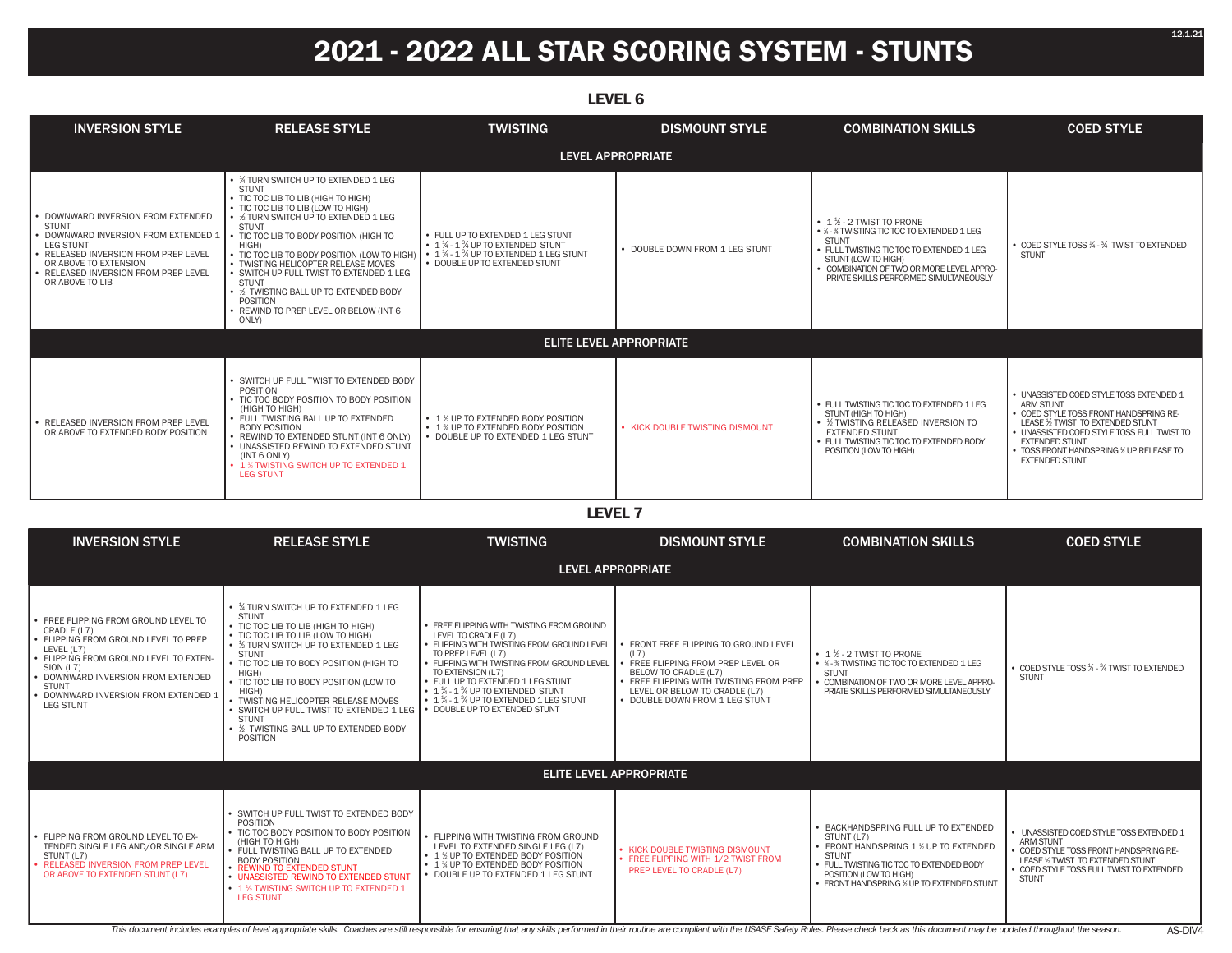## **2021 - 2022 ALL STAR SCORING SYSTEM - TOSSES**

**LEVEL 6**

| <b>NON - TWISTING</b>                                                         | <b>TWISTING</b>                                                                                                                                                                 |
|-------------------------------------------------------------------------------|---------------------------------------------------------------------------------------------------------------------------------------------------------------------------------|
| PIKE HITCH KICK • PIKE KICK PRETTY GIRL<br>PIKE SWITCH KICK • HITCH KICK KICK | BALL DOUBLE FULL • PIKE DOUBLE FULL • KICK DOUBLE FULL<br>TOE TOUCH DOUBLE FULL • DOUBLE UP TOE TOUCH • HITCH KICK DOUBLE FULL<br>SWITCH KICK DOUBLE FULL • KICK FULL KICK FULL |

**LEVEL 7**

| <b>NON - TWISTING</b>        | <b>ITWISTING</b>                                                                                    |  |
|------------------------------|-----------------------------------------------------------------------------------------------------|--|
| TUCK • X-OUT • PIKE • LAYOUT | LAYOUT FULL • LAYOUT DOUBLE FULL • X-OUT FULL<br>SPLIT FULL • ARABIAN 1 1/2 • PIKE OPEN DOUBLE FULL |  |

12.1.21